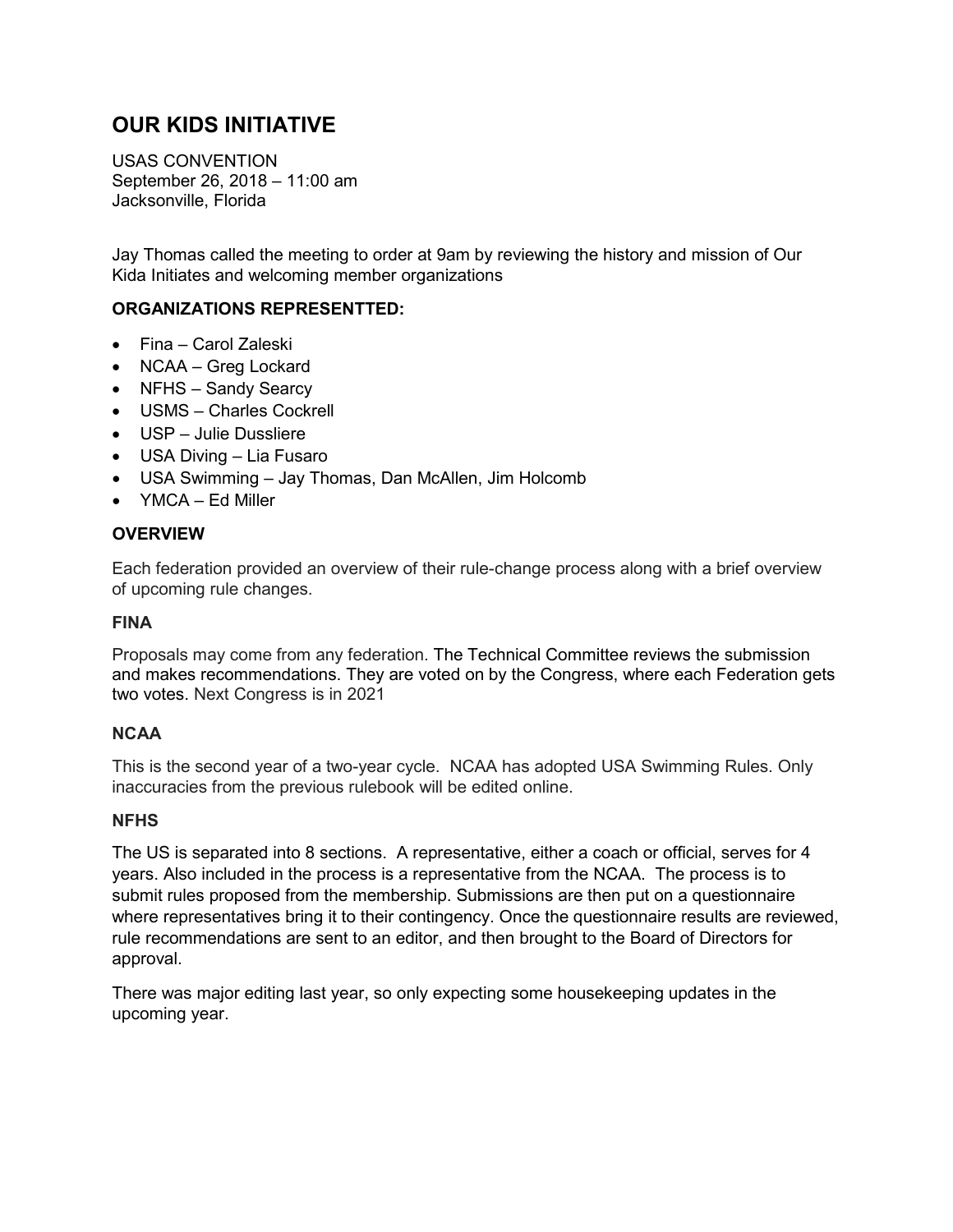# **USMS**

If USA Swimming makes changes to sections 101 and 102, USMS will automatically adapt -- if not it must be agreed by HOD. There is an annual cycle for rule change. Deadline for rule changes is in June prior to convention.

Anticipated updates include:

- Timing as it relates to records
- Transgender rules
- Updates to Appendix E, regarding rules changes for USA swimming Members

### **USP**

Rule changes taken every 4 years at the start of the quad. Technical rules mirror FINA rule changes within a reasonable time change

### **USA Swimming**

Deadline for rules proposals is May 15th each year. The rules committee meets in June and 1-2 times at convention to review proposals which are then voted on by the HOD. Technical rule changes from FINA are adapted immediately.

2018 items that will be voted on at HOD;

- Transgender
- Age group technical suites
- Backstroke ledges must be identical and similar for all competitors

#### **YMCA**

The YMCA follows USA Swimming rules. The only difference in training are some YMCA components.

### **DISCUSSION:**

**Differences Document** – current document follows

**Water Depth Comparison** – current document follows.

#### **Data Collection Devices:**

- NCAA Data collection devices are allowed as long as it isn't real-time.
- NFHS Not allowed -- How to you address whether the items are being set in a factual mode
- FINA No devices are allowed

### **Suite Requirements:**

The purpose of this discussion was to explore how we can protect our athletes, in a culture where they don't necessarily protect themselves. Water Polo is going a good job. Check out the You Tube Video – Fix Your Suite.